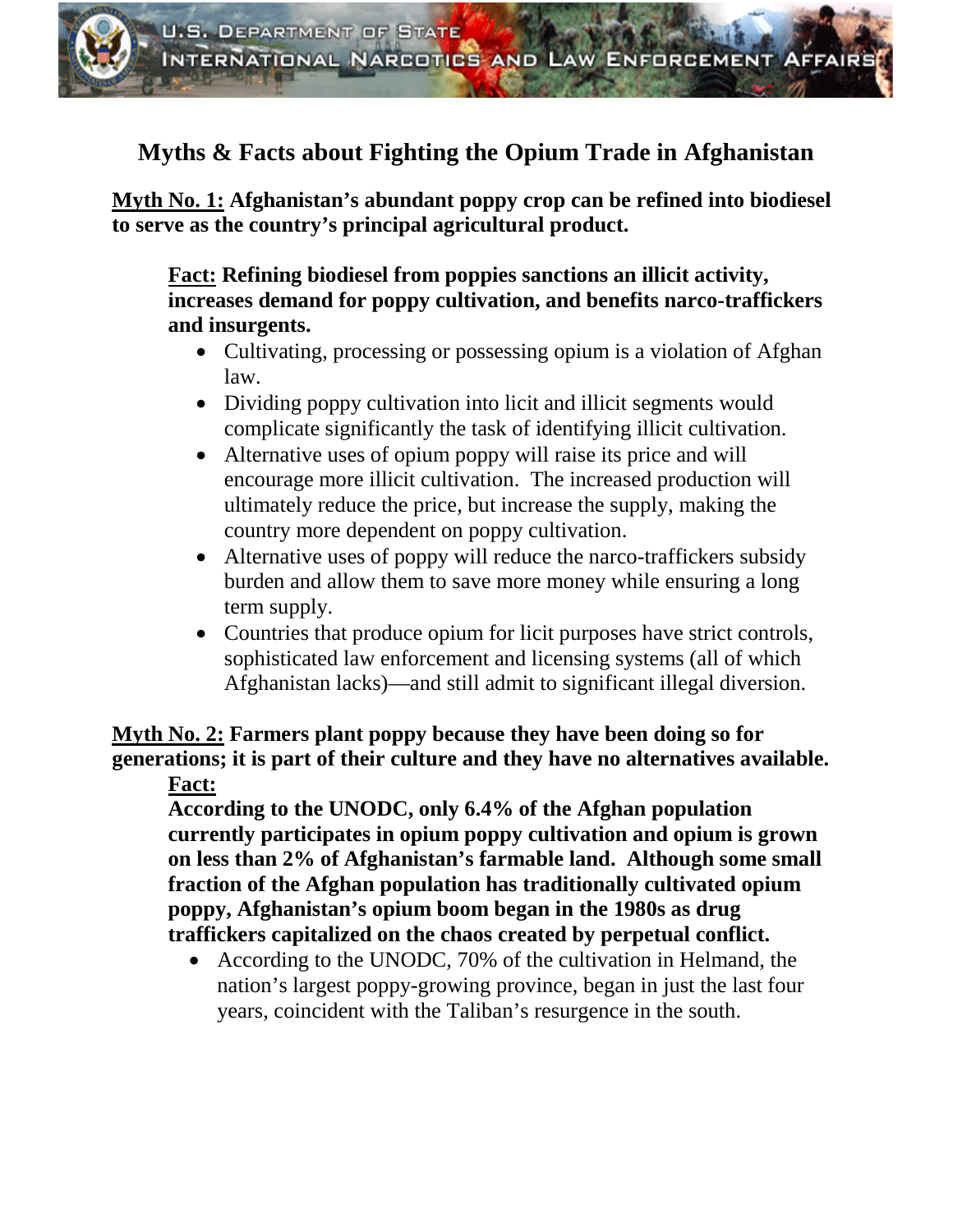**Myth No. 3: Legalizing poppy for licit medical use (morphine) would solve the drug problem in Afghanistan.**

**Fact:**

**There is no legitimate world demand for legal Afghan opium, as the current supply of licit opiate raw materials already exceeds world demand. Using Afghan poppy for legal opiates is neither a feasible nor desirable solution.**

- Countries that produce licit opium have strict controls, sophisticated law enforcement and licensing systems (all of which Afghanistan lacks)—and still admit to significant illegal diversion.
- Historical experience from Bolivia and other countries show the often disastrous effects of legalizing drug production without the requisite market demand or law enforcement and control mechanisms. Afghanistan has far less regulation capacity than all of these countries, virtually guaranteeing that an unacceptable amount of governmentsubsidized opium would be diverted to the illegal drug market.
- Legalization is ultimately counterproductive and dangerous, and would expand and entrench the drug trade, undermining ongoing efforts to bring security and sustainable economic development.

# **Myth No. 4: Buying-out the poppy harvest would solve the drug problem in Afghanistan.**

**Fact:**

**Afghanistan's National Drug Control Strategy and the US Strategy for Counternarcotics in Afghanistan reject "silver bullet" approaches like buying-out crops from farmers. The governments of Afghanistan and the United States are opposed to the legalization of opium in Afghanistan and to buying the crop, as are the relevant technical agencies of the United Nations.**

• There are no shortcuts to fighting opium production in Afghanistan. A buy-out scheme would not be a one-time effort, would cost at least hundreds of millions of dollars annually, and would be more expensive than the international community could realistically undertake. The Government of the Islamic Republic of Afghanistan does not have the physical or financial capabilities to buy up the annual harvest, either. Poppy cultivation also violates Afghan law.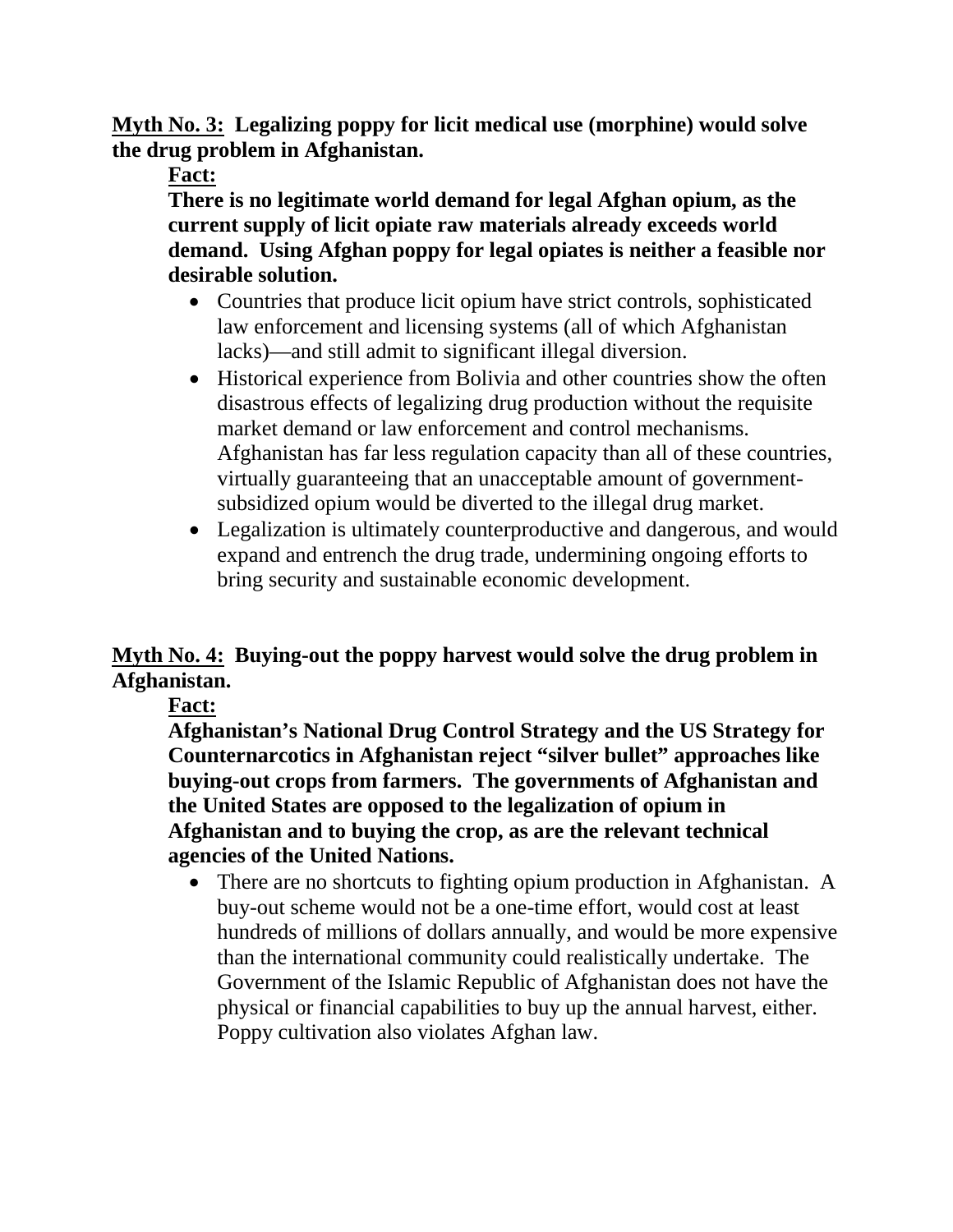• Moreover, the real effect of such a buy-out could be a significant upsurge in cultivation, absent very robust law enforcement capabilities to ensure that growers sell only to the government. At present, only a fraction of Afghanistan's population is engaged in the drug trade and opium is grown on less than 2% of Afghanistan's farmable land. A buyout policy would likely create a perverse incentive, leading more Afghan farmers to cultivate, and increase the cost of a buy-out dramatically. It would also disincline farmers to switch to sustainable licit alternatives.

**Myth No. 5: The U.S. thinks the best way to solve Afghanistan's drug problem is to simply eradicate the poppy fields.** 

**Fact:** 

**The Government of the Islamic Republic of Afghanistan has developed a comprehensive counternarcotics strategy widely supported by the international community, and the U.S. Government has a similarly balanced supporting strategy.**

- The GIRoA is implementing a comprehensive National Drug Control Strategy that includes institutional capacity-building, law enforcement and interdiction, demand reduction and treatment, criminal justice reform, public education, regional cooperation, agricultural development, and governor-led poppy eradication.
- The United States has eliminated support for the Ministry of Interior's Poppy Eradication Force (PEF). The USG continues to support governor-led eradication on a case-by-case basis where licit alternatives exist.

**Myth No. 6: The U.S. is planning to execute an aerial spray eradication program in Afghanistan despite opposition from the sovereign Afghan government**.

### **Fact:**

**The U.S. has never implemented aerial spraying in Afghanistan and does not plan to execute such a policy in the future.**

**Myth No. 7: The narcotics trade and the Taliban-led insurgency are unrelated or only tangentially related. The counternarcotics effort wastes precious resources that would be better spent fighting the insurgency.**

**Fact:** 

**The opium trade and the insurgency are closely related. Poppy cultivation and insurgent violence are correlated geographically, and**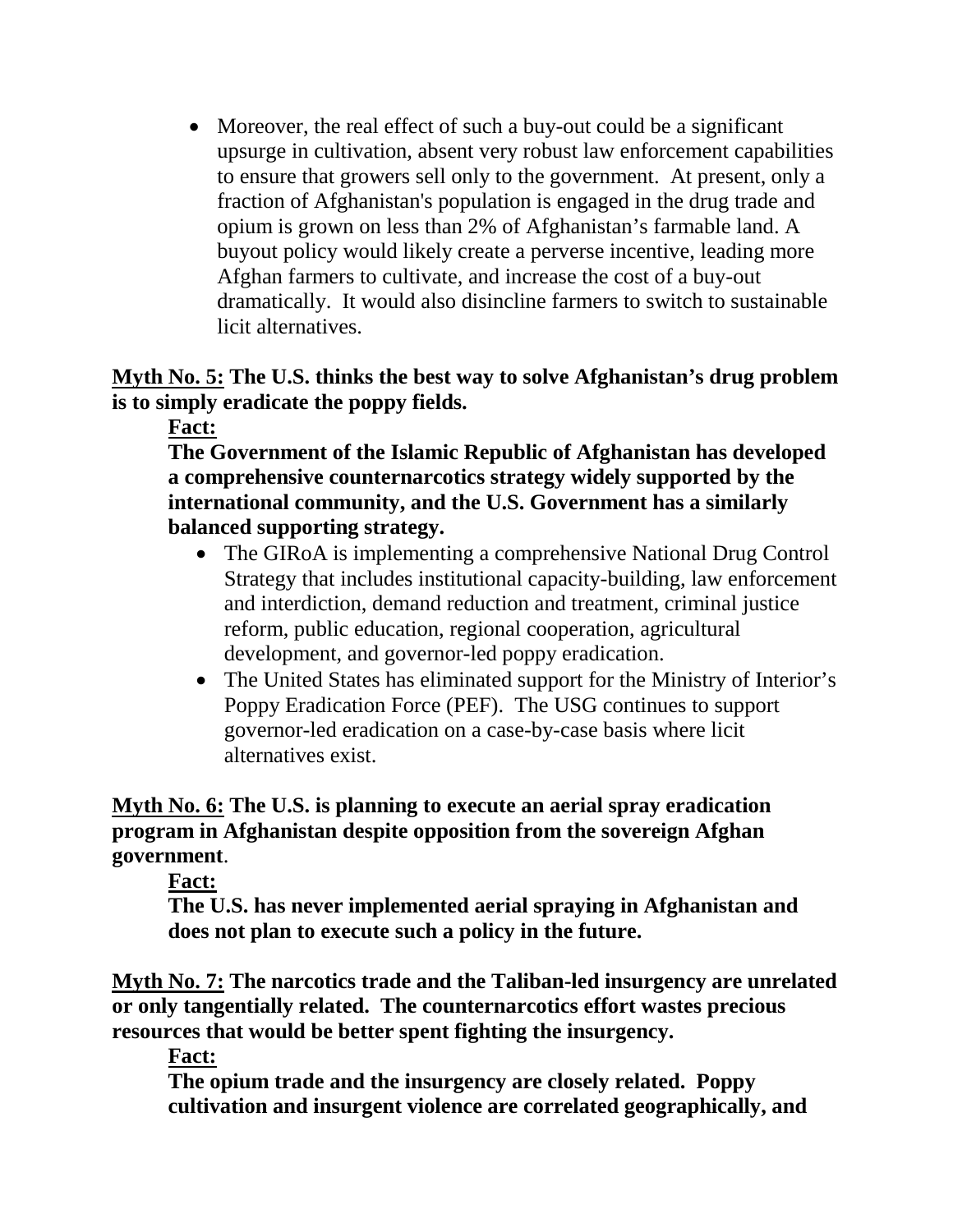**opium now provides the Taliban with a significant portion of its revenues.**

- The UNODC and other major international stakeholders all acknowledge that the Taliban-led insurgency and the Afghan drugs trade are increasingly linked.
- In 2009, after NATO defense ministers agreed that ISAF could play a role in counternarcotics in Afghanistan, NATO issued an order for ISAF to target drug traffickers and drug-producing labs where there is evidence that they provide "material support" for the Taliban-led insurgency.
- The links between the insurgency and the drug trade are especially strong in contested areas of the south, where drug proceeds provide a substantial amount of insurgent revenue. As found elsewhere in the world, the illegal drug trade is strongest in areas where security and rule of law are weak. It sustains and promotes lawless activity, corrodes good governance, and threatens to undermine the legitimate Afghan government and our efforts to assist it in waging a counterinsurgency.

# **Myth No. 8: The Government of the Islamic Republic of Afghanistan lacks the will or the capacity to take serious action against the drug trade.**

#### **Fact:**

**Where the security situation allows, the Government of Islamic Republic of Afghanistan can and does take action on the drug trade; as the recent successes in dramatically reducing poppy cultivation in Balkh, Badakhshan, Nangarhar and Helmand demonstrate.** 

- Afghan government leadership in major poppy-producing provinces has shown that Afghanistan can and will reduce poppy cultivation, improve access to alternative livelihood programs, and extend the rule of law, given adequate security.
- Even in secure areas, corrupt practices and other improper influences can and have had an effect on the ability to target and prosecute the most significant traffickers. It is important that GIRoA act decisively to reduce such activities that are unhelpful to countering the drug trade and advancing the rule of law.